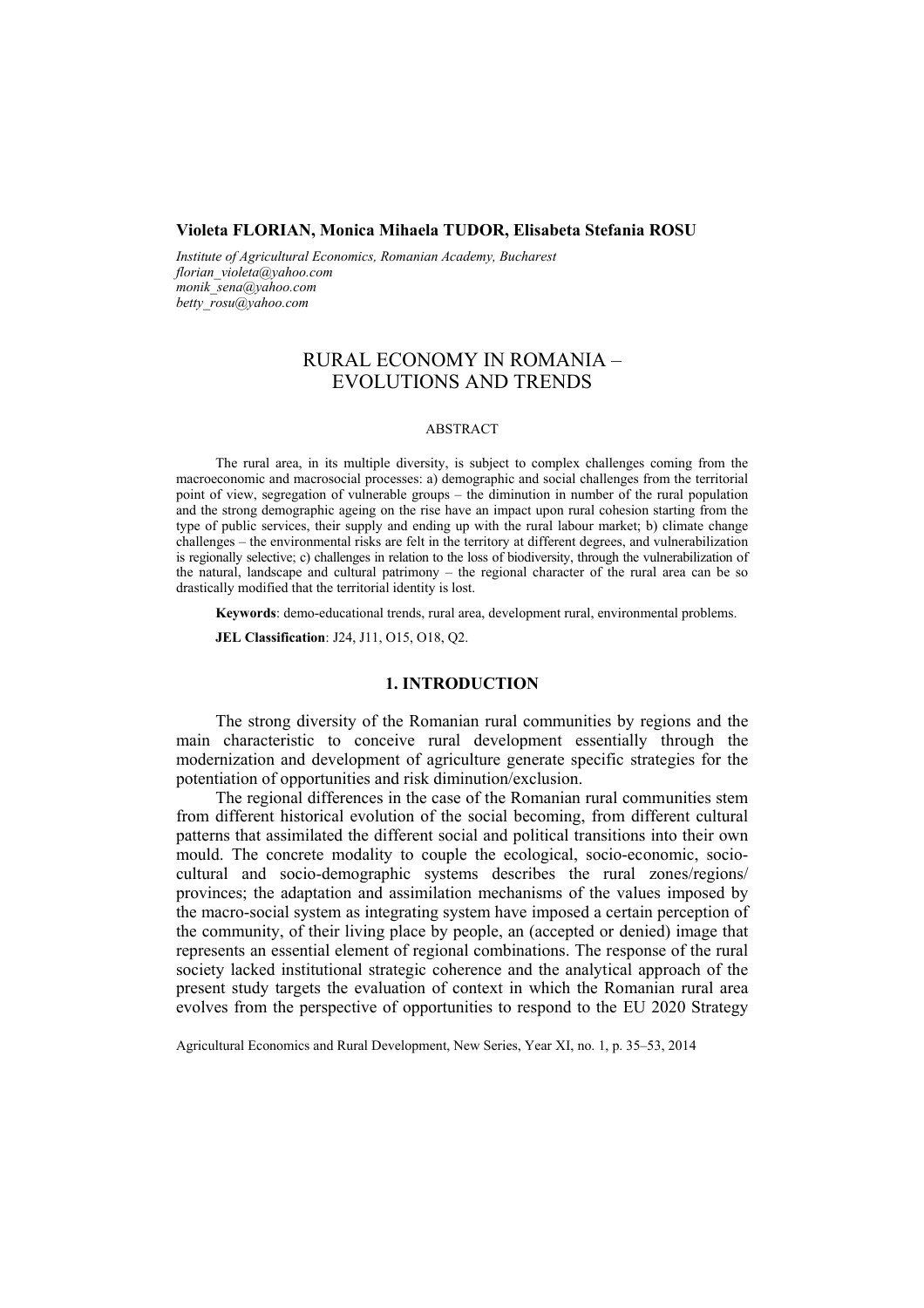desiderata. For a mostly accurate analysis and an exhaustive explanatory approach of the current development stage and perspectives of Romania's rural area in the direction proposed by the EU 2020 Strategy, we consider it necessary to contextualize the evolution of Romania's rural human capital in transition, which decisively conditions the implementation opportunities of such a strategy.

## **2. MATERIAL AND METHOD**

The analytical approach targets two aspects:

– On one hand, to capture the main evolutions of the quantitative and qualitative characteristics of the rural human capital, which are crucial for a successful implementation of such a strategy:

- a) Quantitative availability of human resources (as volume and demographic structure);
- b) Qualitative the available rural human capital capacities (educational, professional);

– On the other hand, the extent to which the rural economy evolves on the sustainability and inclusive path, as these two desiderata are defined in the EU 2020 Strategy:

- c) Rural economy with sustainable growth which efficiently uses the available human resources;
- d) Rural economy with inclusive growth which ensures a high employment rate and economic, social and territorial cohesion.

The analytical approach is a regional one, given the zonal particularities of the demo-socio-economic phenomena and processes, which are historically conditioned sometimes and influenced by different adaptive responses to the challenges and transformations of the economic and ideological context that Romania experienced in the last two decades. In this context, the analysis focuses on the main quantitative and qualitative aspects.

The study is based on the analysis of secondary statistical information regarding the evolution of quantitative and qualitative characteristics of the rural society, on long time periods, in order to capture the general trends.

### **3. RESULTS AND DISCUSSIONS**

The main purpose of this analytical approach is to capture the extent to which the recent evolutions of the Romanian rural human capital characteristics are able to support the knowledge-based economic growth of the rural area (that the modern economic theories consider as the most effective growth modality) and the improvement of the rural population's living standard.

The analytical approach had in view the description of the quantitative demographic phenomena (that condition the gross volume of available human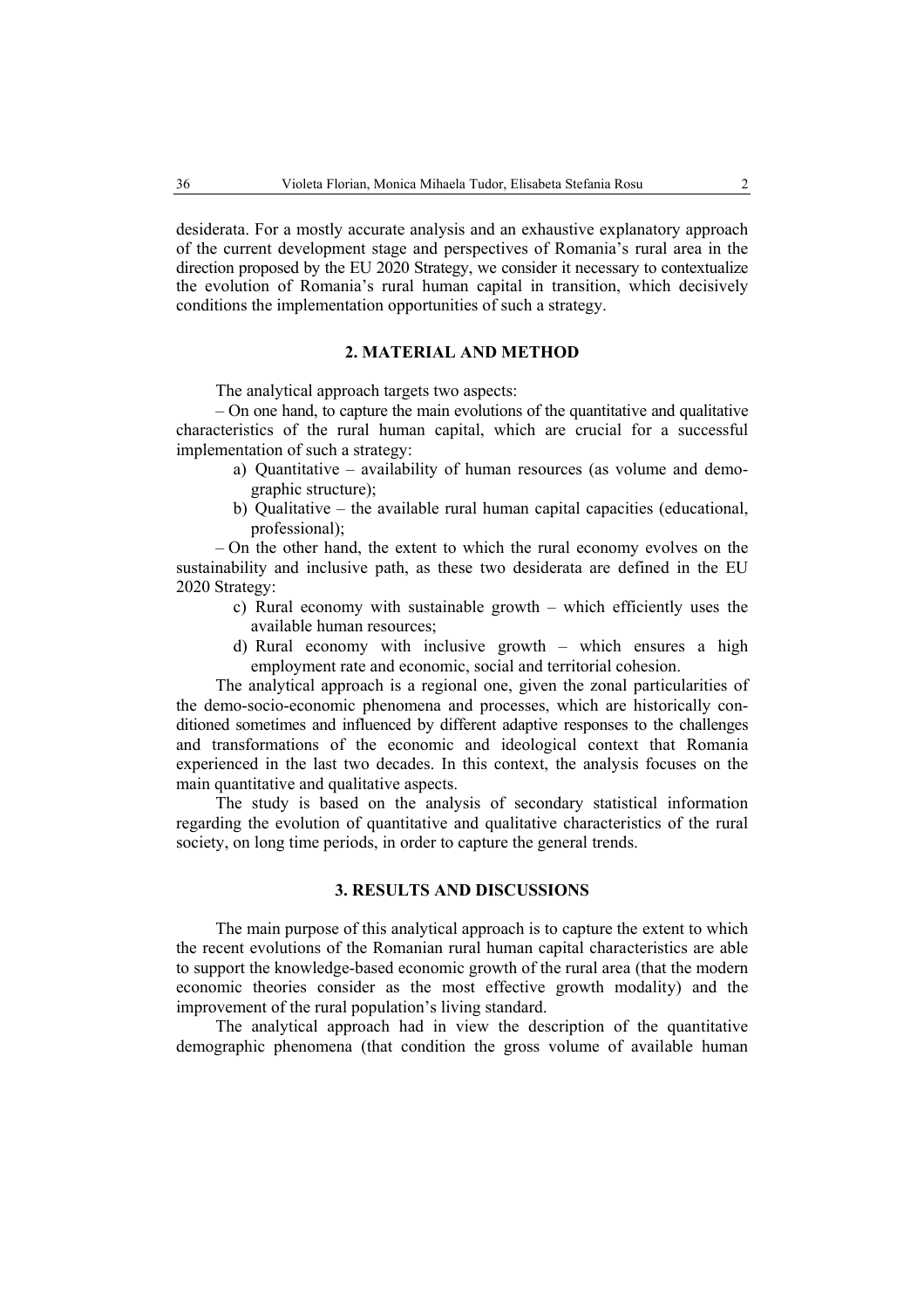capital) as well as the qualitative demographic phenomena (that describe the fundamental characteristics of the rural human capital, the educational level in particular). The evolutions on the labour market and the occupational solutions chosen by the rural labour force were investigated in order to highlight the rural human capital access and integration capacity into an increasingly knowledge-based economy. Thus, we had in view to test the rural human capital capacity to innovate and by this, to generate economic growth and improve its own living standard.

## **3.1. Romanian rural population – structural changes**

Romania's regional evolution was subject to the internal structural dynamics as well as to the *problems induced by globalization*; from the regional point of view, Romania had to face the world structural changes, to manage the social consequences, in parallel with solving up its own crisis situations determined by the new economic and social trajectory initiated in the early 1990s.

| Development region              | Vulnerability index in relation<br>to globalization, regional scores |
|---------------------------------|----------------------------------------------------------------------|
| North-West                      | 82                                                                   |
| Center                          | 77                                                                   |
| $\overline{\text{North}}$ -East | 95                                                                   |
| South-East                      | 97                                                                   |
| South                           | 94                                                                   |
| <b>Bucharest</b>                | 34                                                                   |
| South-West                      | 82                                                                   |
| West                            | 84                                                                   |

*Table 1*  Regional exposure to the globalization-related changes on the medium term

\* Index based on estimated productivity, labour force employment rate, high educational level and low educational level in 2020. *Source*: European Commission "Regions 2020" November 2008.

#### 3.1.1. Demographic changes – volumes

The rural population share in total population decreased from 45.6% (July 1, 1990) to 45.1% (July 1, 2013). In the demographic reductionism perspective, the diminution of the number of inhabitants is caused by the incapacity of the rural space to reproduce its own structures and is materialized into the increase of the negative values of the "natural population increase".

| Rate of natural population increase evolution |      |        |  |  |
|-----------------------------------------------|------|--------|--|--|
|                                               |      |        |  |  |
|                                               | 1990 | 2013   |  |  |
| Total                                         | 3.0  | $-2.4$ |  |  |
| Urban                                         |      | -0.6   |  |  |

Rural 0.9 -4.6

*Table 2* 

|  | Source: NIS, TEMPO on-line database. |  |
|--|--------------------------------------|--|
|--|--------------------------------------|--|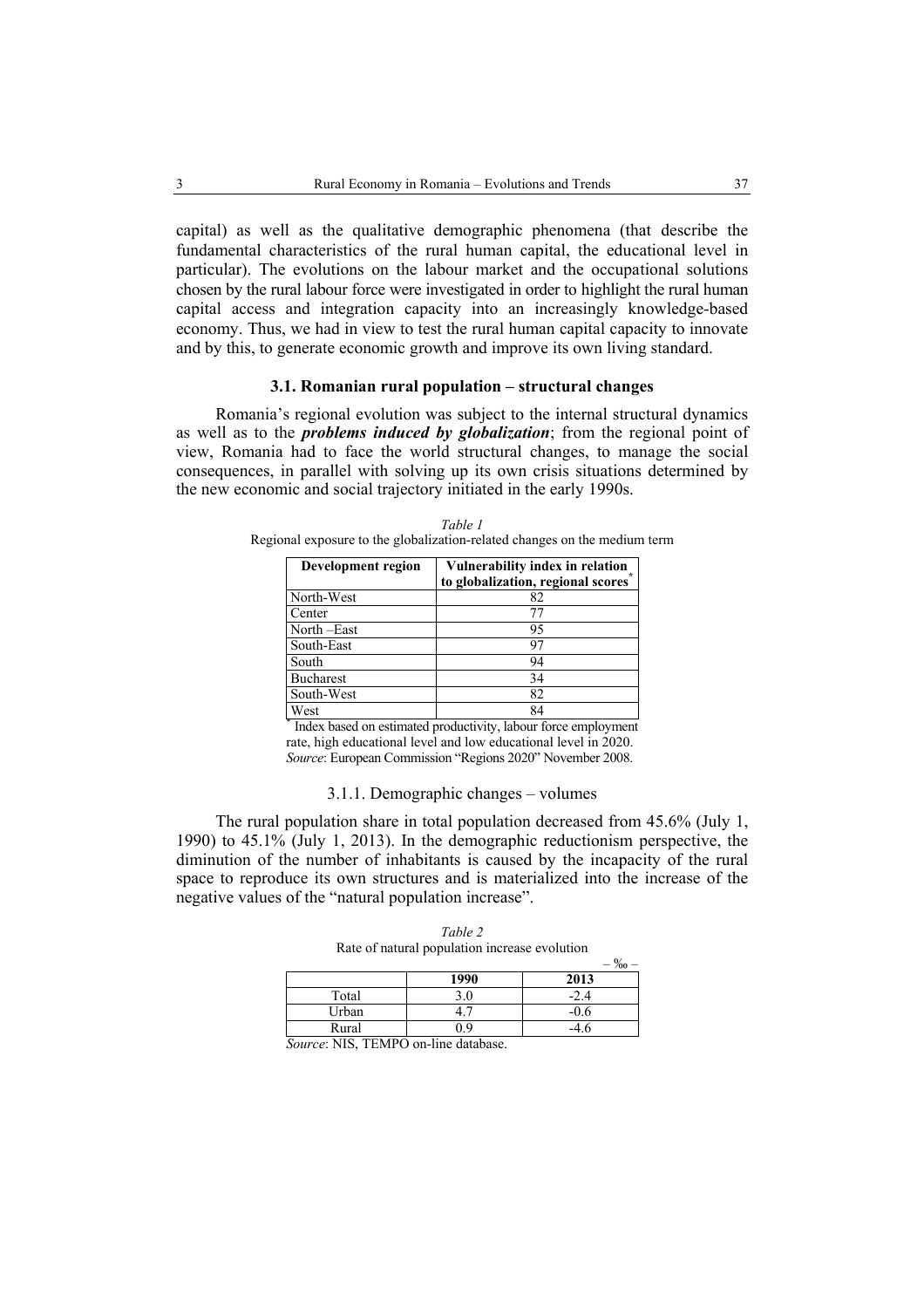The natural movement of the demographic capital has significant implications in the development and modernization of the economic and social structures specific to rural communities.

The rural demographic changes were materialized into:

– The *delayed nuptiality* phenomenon: the average age of partners increased, mainly for rural women; in 2013, the average age of men who got married was 31.1 years (28.2 years in 2000), while the average age of women was 27.2 years (24 years in 2000).

– The *delayed fertility* pattern "was increasingly pronounced in the rural areas as well, while the one-child family pattern gained ground, mainly among young couples" (Mihalache, 2010: 4).

The fertility rates had a decreasing trend for all the fertile age groups (for instance, for the most fertile groups, the decrease was significant: for the age group 20-24 years it decreased from 162‰ in 1990 to 81‰ in 2013; for the age group 25-29 years, the fertility rate decreased from 117.8 ‰ in 1990 to 77.9‰ in 2013; for the age group 30-34 years, it decreased from 81.9‰ in 1990 to 51.4‰ in 2013). The average age of mothers at first childbirth increased from 21.3 years (1990) to 24 years (2013).



a) Natality/birth and mortality/death rates. b) Marital and fertility patterns of rural females.

*Source:* NIS data – TEMPO on-line database.

Figure 1. Natural movements of rural population in Romania.

– *The traditional marital stability attenuation* pattern: the increase in number of divorces in the rural area under the background of this demographic phenomenon diminution at national level; in 1990, the divorce rate, 0.67‰, indicated the existence of rural marital cohesion (at the same time, the urban divorce rate was 2.10‰, while at national level it reached 1.42‰); in 2013, the divorce rate was 0.93‰ for the rural area, 1.68‰ for the urban area, and 1.34‰ nationwide.

From the demographic point of view, the structure by genders is maintained at rural population level, which enables a normal evolution of the specific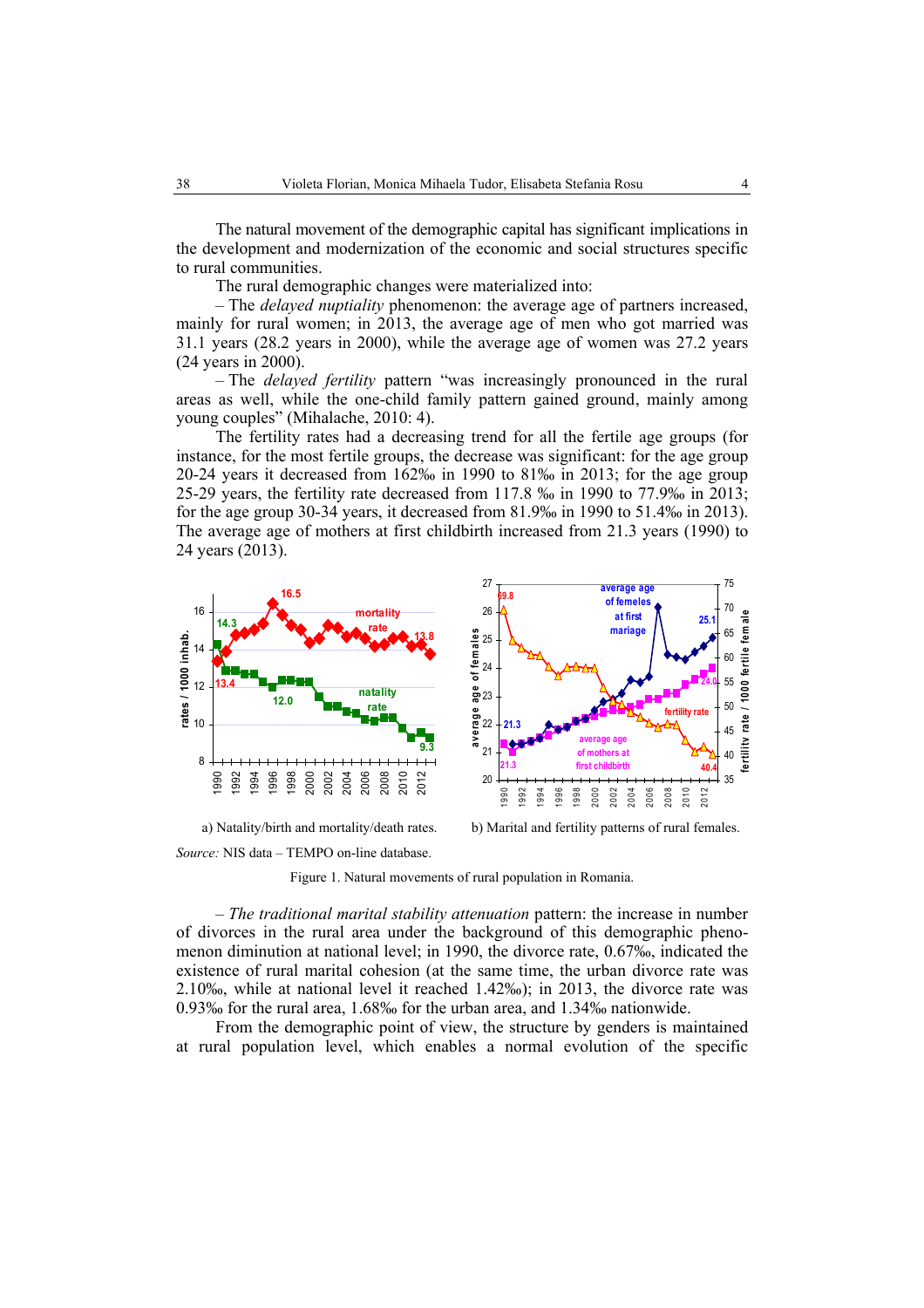processes from the social and economic point of view. The demographic change of the gender structure consisted in the increase in number of rural women: in percentage terms, women accounted for 45.6% in the rural population in 1990, to reach 50.0% in the year 2013.

The demographic changes, materialized into the ageing of rural structures, were generated by a complex set of socio-demographic factors, the contribution of which is different according to the following characteristics:

– *territoriality* – the rural population in the western part of the country went through a constant "ageing" path, while the areas from the eastern part of the country experienced the same trend, with significant fluctuations.

– *the feminization of old age*: the women population had a faster "ageing" rate; the share of young women population (0-19 years) in total rural women population decreased from 15.8% (1990) to 10.8% (2013) (Popa, 2012).

The regions with the highest shares of rural population in total population are South, North-East and South-West, where more than 50% of total population lived in the countryside in 2010; this situation remained practically unchanged after 1990. At the other extreme, the most deruralized region (except for the region Bucharest, where the rural population accounted for 8.1% in total population) is the development region West, where the rural population share in total population is  $37.1\%$ <sup>1</sup>. The causes of the regional demographic evolutions are found in the different values of:

*– birth rate* – the region North-East with high birth rate values (much above the national average for the most part of the transition period), the regions West and Bucharest, with low birth rate values in the first decade of transition; after this moment, this became a characteristic only for the region West, while the rural area from the region Bucharest experienced an explosive rise of birth rate;

*– the internal migration rate balance,* which was negative in the period 1990- 1997 in all the development regions, and it was reversed afterwards, the most attractive rural areas being found in the regions West and Center (for which about 4% and 2% respectively of the population with the domicile in the countryside, in 2010, comes from the internal migration flows in the period 1997-2010). The least attractive rural area belongs to the region South-West (which lost 0.8% of its population after 1997, by the change of its domicile from the rural to the urban area);

*– the natural population increase,* which had negative values and a general decreasing trend for the rural areas in all the development regions in the first twelve years after the collapse of the communist regime, relatively improved after 2002 as a result of a higher life expectancy for the rural population. The region North-East is a notable exception from this rule, whose rural area is historically characterized by the highest birth rate from Romania, being the only region with a positive natural population increase (before 2002), the greatest region of the country from the demographic point if view, considered the "demographic reservoir" of the country.

 $<sup>1</sup>$  NIS (2011) Tempo on-line database.</sup>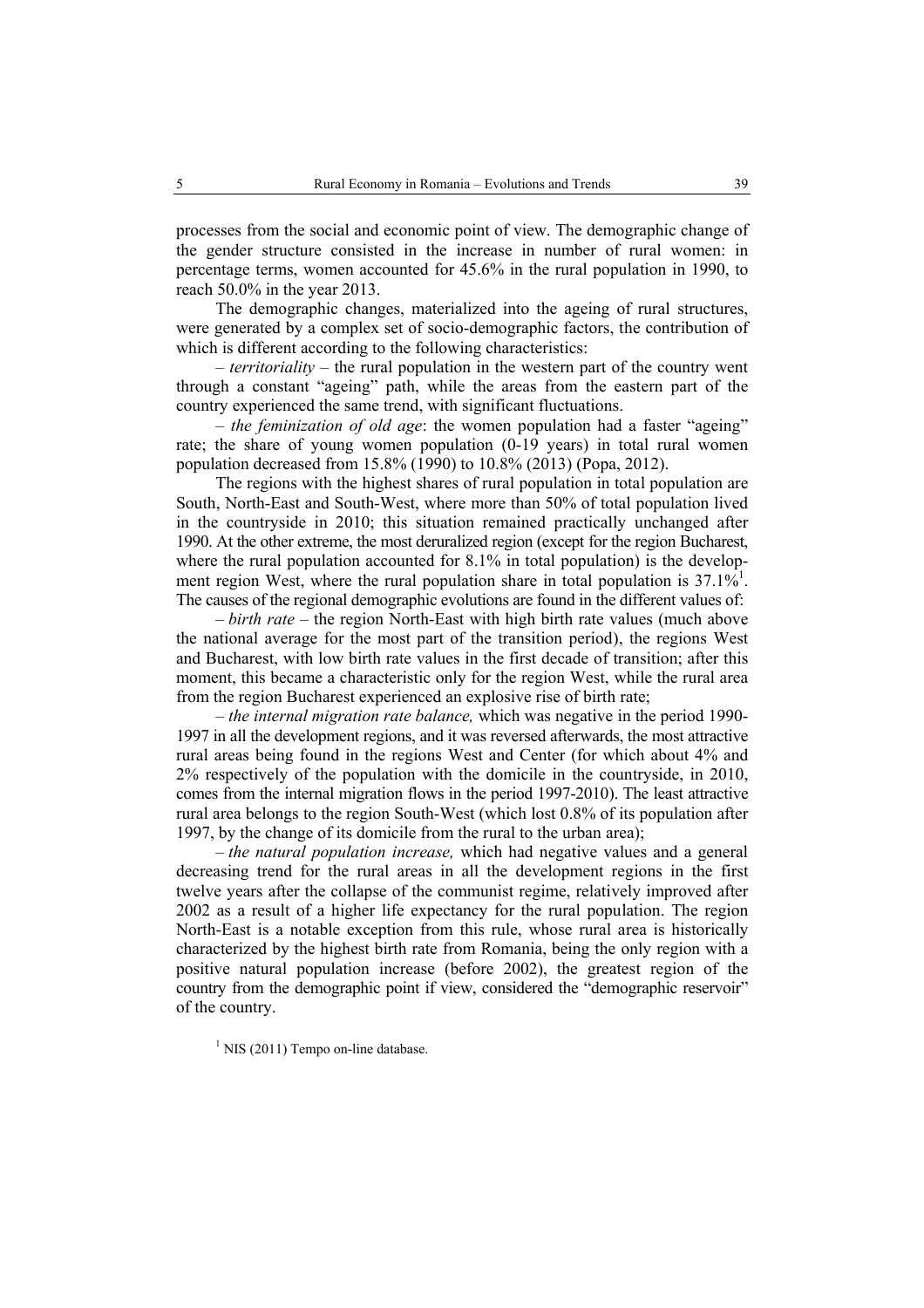After 2002, while in the other development regions, the natural population increase had slightly increasing or stabilization trends, in the region North-East, this became negative and continued to decline at a fast rate. The most affected from the perspective of death/birth ratio was the region South-West, whose natural population increase reached  $-9.5\%$  in 2010; the regions with favourable demographic perspectives for the future are Bucharest and Center, for which the natural population increase, although still negative, obviously improved after 2002.

The region Bucharest has a special situation, given its componency (it includes Bucharest, the capital city, and only one county around this municipality whose population accounts for slightly over 8% of the population in the region). As a result, the share of the rural population is very low, but this indicator had an increasing trend in the period between the two population censuses (11.4% in 1992 and 11.1% in 2002), to diminish afterwards under the incidence of changing the status from village to town of certain communes in the vicinity of Bucharest<sup>2</sup> and of increasing the number of the population in Bucharest. However, after 2007, an accelerated growth of the rural population from the region Bucharest could be also noticed. This evolution is explained by the attractiveness of the metropolitan area of the capital that provides a very important position capital as regards two markets, i.e. the urban labour market and the agri-food market.

Under the background of a generalized demographic decline, in absolute terms, the rural population size diminished by over 11% in the 22 years of transition (1990-2012), the rural areas from the regions in the eastern part of the country (North-East and South-East) experiencing a demographic contraction that was much lower than in the remaining regions. The descending demographic trends were considerably accelerated in the last decade, in all the western and southern regions, including Bucharest (Table 3).

| <b>Rural population</b><br>$-$ number $-$<br>Region |            | <b>Relative modification of</b><br>rural population volume % |           | <b>Share of rural</b><br>population in total<br>population % |           |      |      |
|-----------------------------------------------------|------------|--------------------------------------------------------------|-----------|--------------------------------------------------------------|-----------|------|------|
|                                                     | 1990       | 2000                                                         | 2012      | 2000/1990                                                    | 2012/1990 | 1990 | 2012 |
| National level                                      | 10,858,714 | 10,158,363                                                   | 9,618,389 | $-3.8$                                                       | $-11.4$   | 46.7 | 45.0 |
| North-West                                          | 1,458,726  | 1,346,008                                                    | 1,270,353 | $-6.5$                                                       | $-12.9$   | 48.8 | 46.8 |
| Center                                              | 1,131,230  | 1,043,943                                                    | 1,029,435 | $-5.4$                                                       | $-9.0$    | 39.5 | 40.8 |
| North-East                                          | 2,190,440  | 2,148,212                                                    | 2,105,157 | 0.4                                                          | $-3.9$    | 57.9 | 56.8 |
| South-East                                          | 1,358,279  | 1,262,219                                                    | 1,256,871 | $-2.5$                                                       | $-7.5$    | 45.5 | 45.0 |
| South                                               | 2,194,952  | 2,022,408                                                    | 1,897,895 | $-5.4$                                                       | $-13.5$   | 60.6 | 58.5 |
| Bucharest                                           | 260,223    | 256,021                                                      | 192,590   | 3.3                                                          | $-26.0$   | 11.2 | 8.5  |
| South-West                                          | 1,416,513  | 1,309,413                                                    | 1,152,595 | $-5.3$                                                       | $-18.6$   | 57.5 | 51.9 |
| West                                                | 848,351    | 770,139                                                      | 713,493   | $-5.9$                                                       | $-15.9$   | 38.5 | 37.4 |

*Table 3*  Modifications of the population in Romania's rural area in the period 1990-2012

*Source*: calculations based on NIS data, Tempo on-line database.

<sup>2</sup> Voluntari, Popești Leordeni, Pantelimon, Bragadiru, Chitila are former communes of the county Ilfov, which acquired urban status after 2004.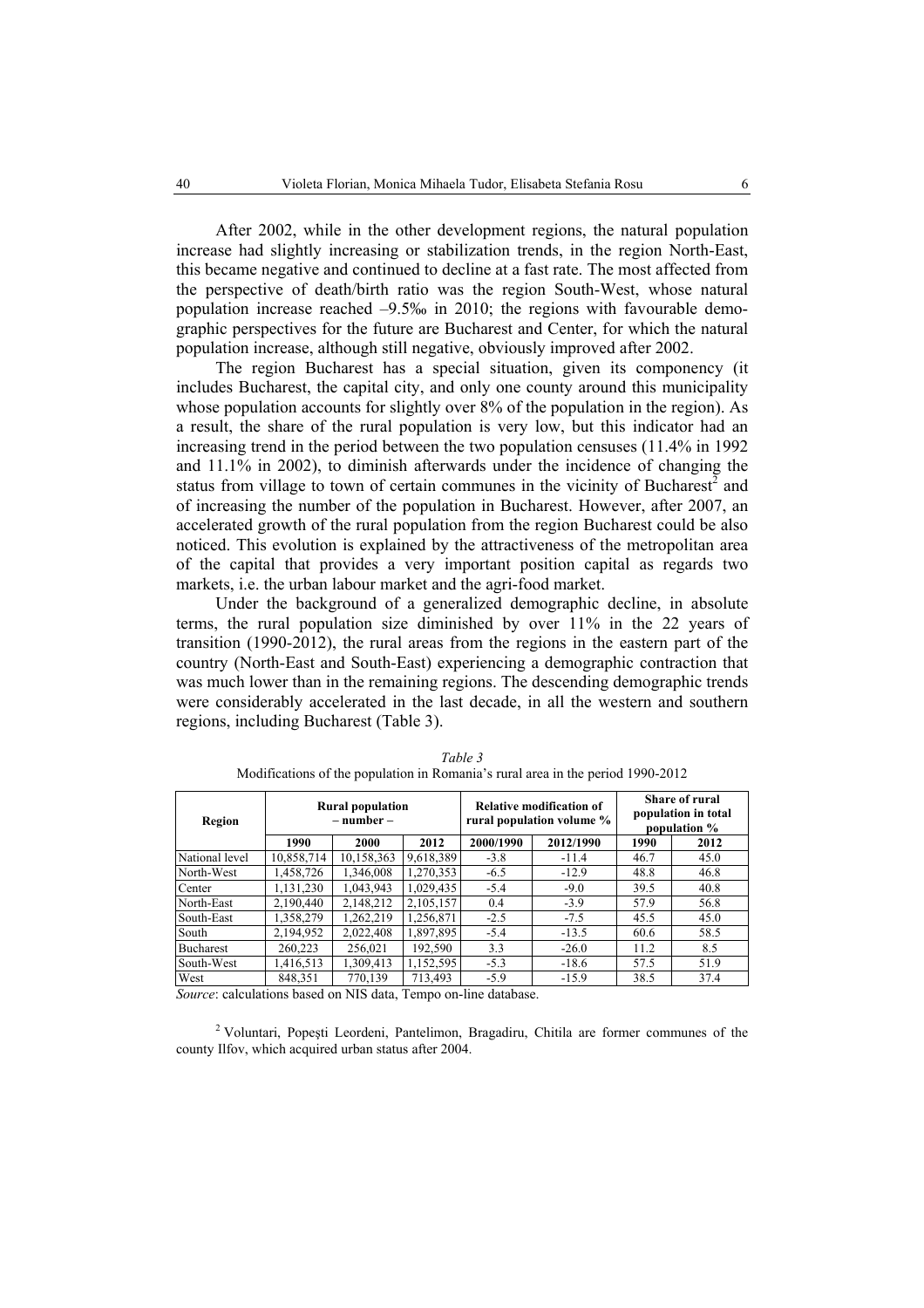According to the conclusions of the World Bank studies<sup>3</sup>, there is a high significance correlation between the urbanization level and the income per capita. Extrapolating this conclusion to Romania's case, we can state that in the regions with higher urbanization level (inside the Carpathians ring and Bucharest) we can expect social structures in which the social categories from the base of the social hierarchy are narrower in size as the urbanization is accompanied by a diminution of the share of population employed in agriculture with lower productivities and incomes.

### 3.1.2. Regional disparities in the rural population's age structure

The population's age structure, after more than twenty years of transition, reveals the advanced level of the rural population's *demographic ageing.* This modification is a consequence of the birth rate decrease in the rural areas that will have significant implications upon the human capital in the future, in which the degenerative processes (ageing, for instance) are under risk of irremediable aggravation.

While in the urban area *the demographic ageing index<sup>4</sup>* was 976.4‰ in 2013, starting from 313.9‰ in the year 1990, this index was much higher in the rural area throughout the transition period. In the last 25 years, the Romanian rural area was characterized by the increase of the elderly population's pressure upon the young population, the ageing index almost doubling in the period 1990-2013 from 592‰ to 1123.9‰ (NIS data) and reflecting the size of risk stemming from the compression of potential inflows in the population of working age doubled by the intensification of outflows from the population of working age.



 *Source*: NIS, Tempo on-line database.

Figure 2. Regional trends in the demographic ageing index evolution in rural areas.

3 Bourguignon, F. (2004) – *The Effect of Economic Growth on Social Structures*, The World Bank, http://elsa.berkeley.edu/~chad/bourguignon.pdf, p. 29. 4 *Demographic ageing index* – number of persons aged 65 years and over in 1000 persons aged

0-14 years.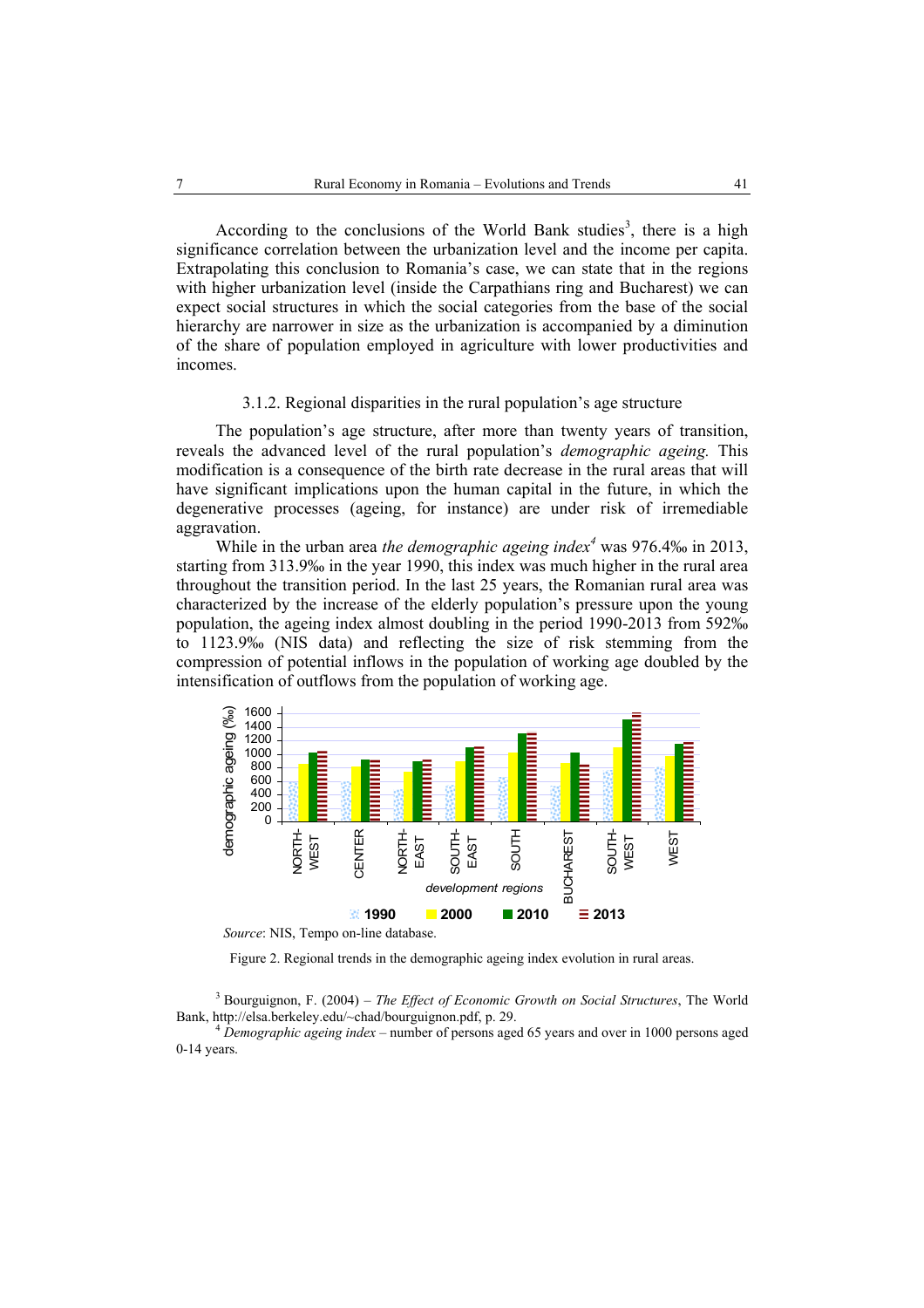Across regions, there are significant demographic ageing disparities, the regions South-West and South being subject to the highest risks with regard to the future demographic structure. While in the first years of transition, the regional demographic dependency ratios were less than one for all the development regions, the demographic processes that marked their evolution in transition (birth rate decrease, increasing share of elderly population) deteriorated the simple social reproduction perspectives at regional level; in 2013, only in three of the eight regions (i.e. North-East, Center and Bucharest), the number of persons aged 0-14 years exceeded the number of people aged 65 years and over (Figure 2).



Figure 3. Regional labour renewal index evolutions in the rural areas.

In early transition, the rural areas of all development regions had labour renewal indices greater than one, with the young labour force having a considerable importance in the active population's age structure from the eastern half of the country. If, until the year 2006, the *labour renewal index* (15-29/30-44 years) reached values greater than one in all development regions, after this moment the effects of the negative demographic processes could be felt, and under the background of the already decreased birth rate and of the increasing population ageing trend, this ratio became less than one with consequences upon the available labour force diminution. We assist today to the phenomenon of reversing the ratio between the active population groups at the beginning of their active life (15-29 years) and those at the maturity of their active life (30-44 years) in all development regions. The previous disparities between regions in this respect disappeared (Figure 3).

The effect of this phenomenon is the increase of the active population's average age, followed by a diminution of its total volume in time, as far as the present mature active population shifts to the category of active population at the end of its career and then withdraws from activity, their place being no longer replaced by similarly numerous labour contingents at the beginning of their active life.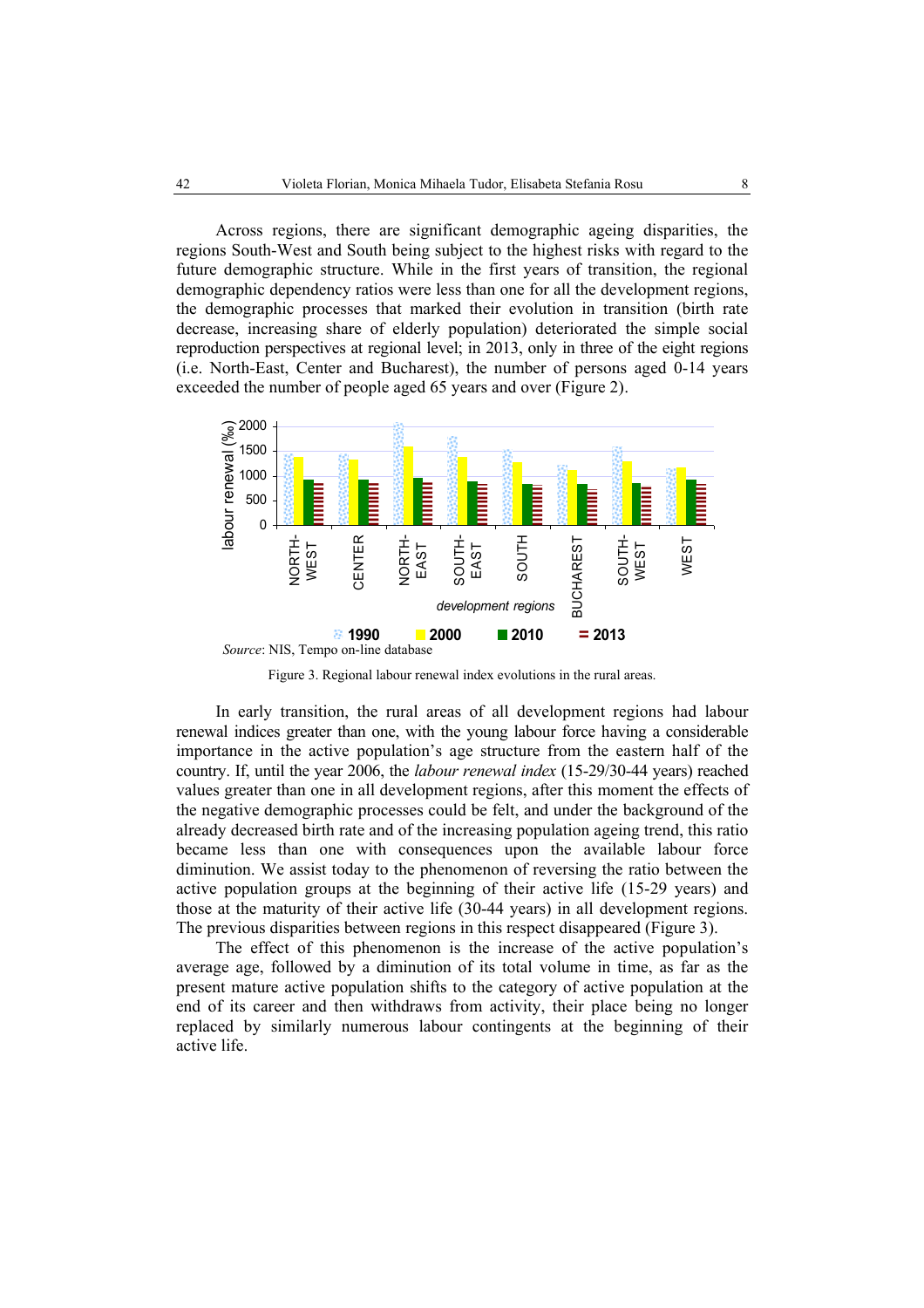#### **3.2. Changes in educational structure**

The education and training level has an extremely important role in the size of risk that determines the failure in people's professional career. The lower the household members' educational level, the higher the poverty risk under the background of low incomes generated by the lack of education, independently of other characteristics of the household. Education represents the only opportunity for the children from these families to surmount the poor people status in the future.

Between the last two population censuses (2002 and 2011), in the structure of rural population aged over 10 years, the share of persons with no schooling decreased from 8% to 4%. At the same time, the specific weight of rural population with a high educational level (short and long time higher education, including master's degree and PhD) doubled in relative figures, its share in the rural population over 10 years old increasing from 1.6% to 4.7% at rural level (Figure 4).



*Source*: NIS data – Population census, 2002 & 2011.

Figure 4. The education level of rural population 10 years and over.

By regions, the general improvement tendency of the rural population's educational level has been maintained, yet significant disparities can be noticed as regards the intensity of this improvement. Thus, the regions inside the Carpathians ring (North-West, Center, West) as well as from the rural areas of Bucharest Region had higher shares of population with higher educational level than the national average in the period 2002-2011. The best educational structure was found in Bucharest Region, where more than 13% of the rural population over 10 years old graduated higher education. Region West comes next, where the share of population over ten years old that graduated higher education was 6.7%, followed by the Region North-West (5.6%). These rural areas have a comparative advantage as the increase of the population's educational level leads to the improvement of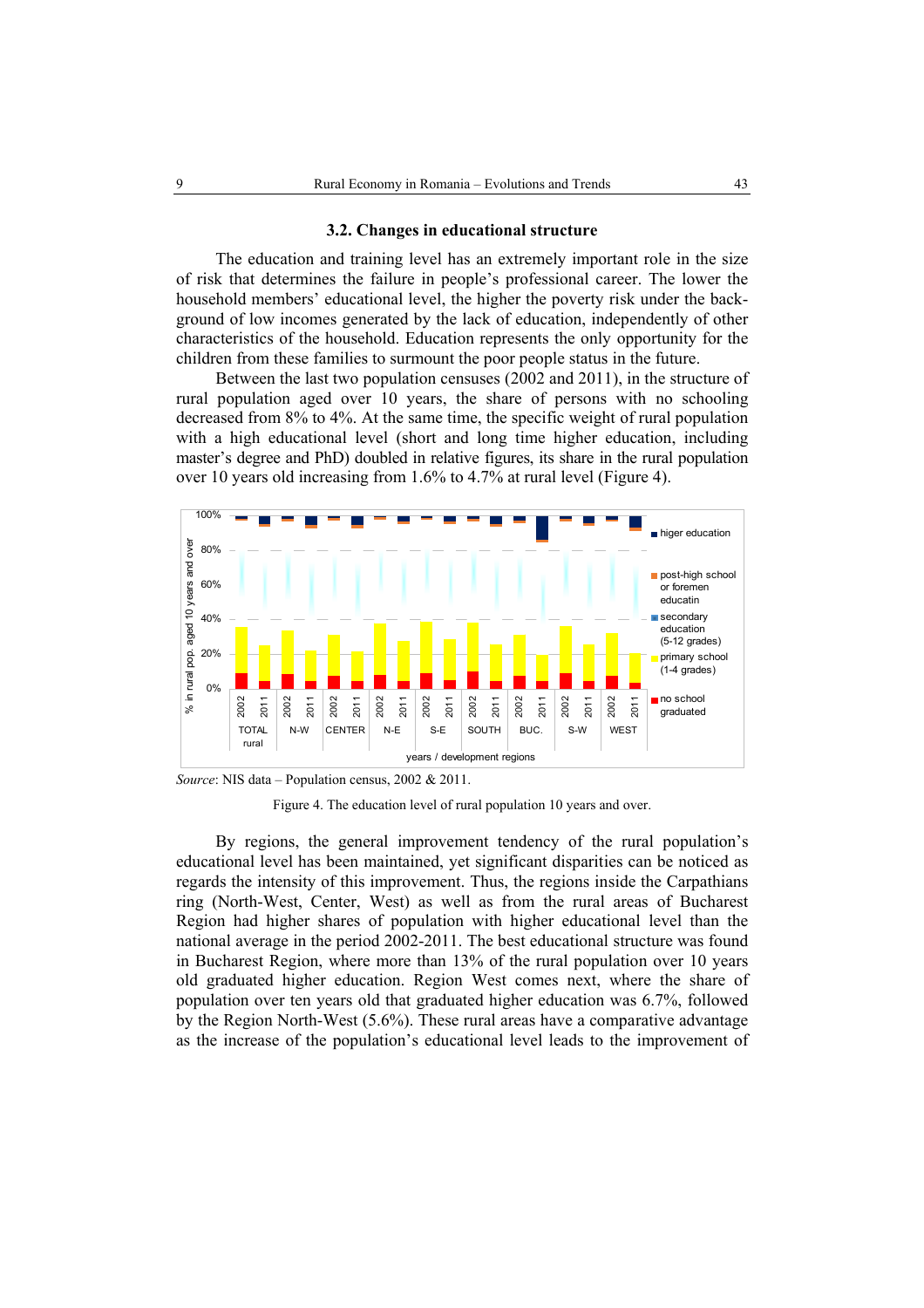the attractivity of the regions for investments carriers of innovation, which incorporate a high technology level and generate regional economic growth. The driving effect of innovative investments on the population's incomes has been already demonstrated in the specialty literature, the rural areas of the abovementioned development regions proving that they have a stimulating human potential for this economic development pattern.

For the other development regions, in the southern and eastern part of Romania, the rural population's general educational level growth rate is slower, and these are under risk of a slower evolution to a knowledge-based economy.

The analysis of the interest in education by rural population's age groups reveals a contradictory evolution in the case of rural young generation. Unfortunately, according to the data of the last Census, in the year 2011 the share the young rural people (between 25 and 35 years) who graduated 8 schooling years at most reached 48%, while for the age categories at the maturity of their active life, the importance of the rural population belonging to these educational groups was under 40% (Figure 7). From the educational standpoint, the young rural generation seems to be characterized by a bipolar structure. Thus, half of the young people aged under 35 years have a low educational level, similar to that of the age groups at the end of their active life. On the other hand, the share of young people (25-34 years) who graduated higher education courses is higher than in the case of the other age groups (12% in the case of young people compared to 5% for the rural population aged 35-64 years).



*Source:* NIS data – Population census, 2011.

Figure 5. The education level of rural population by age groups in 2011.

Practically, half of the rural young people have no vocational training. In this way, the young population is under risk of endangering its access opportunities and active involvement in the labour market.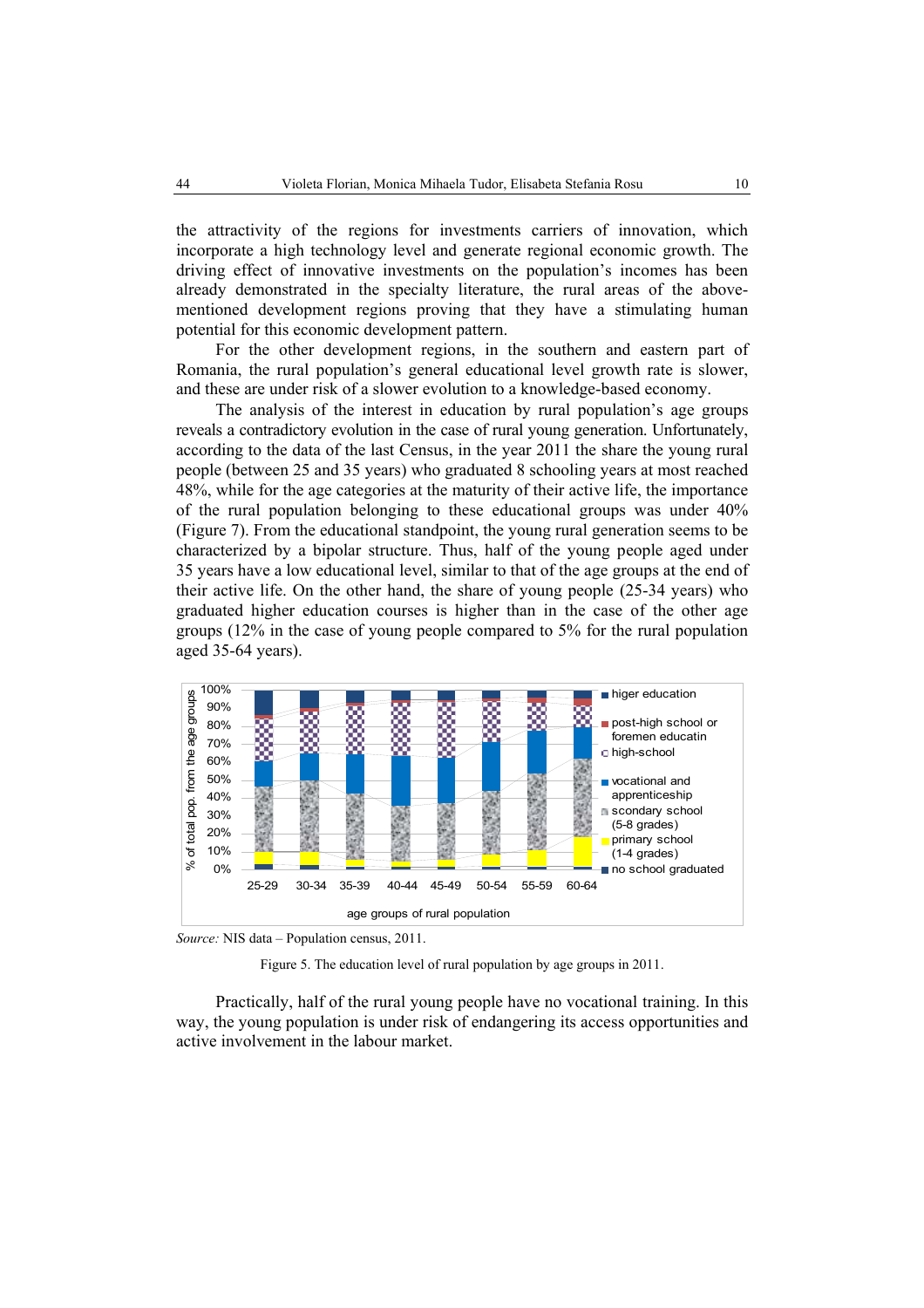#### **3.3. Rural economy**

The modernization of Romania's rural universe presupposes the occupational empowerment of existing resources, re-allocation of economic resources and the social maturation of the institutional system. The lack of strategic consistency of the territorial approaches in Romania determined inadequate solutions for putting into value the existing economic potential. "The territory is very little put into value in adding value to economic processes" (ME, 2014).

The statistical analyses reveal that a strong contraction of the population of working age was produced in the rural areas, under the influence of massive internal migration flows from the rural to the urban areas, which characterized the first years of transition in Romania. The poor diversification of the rural economy and the perpetuation of this situation in time, associated with the agricultural land ownership reconstitution and constitution and the emergence of the small individual farms make the active population continue to be highly dependent on the primary sector of the rural economy, or even to increase this dependency in the regions that are not able to stimulate the development of private enterprises in the secondary and tertiary sectors on the basis of functional market economy. The rural human resources live their own history, generated by the endogenous demographic processes of the rural area and by the vulnerability of local rural economies. Labour force in agriculture is much oversized compared to other EU member states. The employment rate in agriculture, forestry and fisheries at national level remains high, i.e. 28.6% in 2011, compared to the EU average (4.7%), and its evolution in recent years, beginning with 2005 (31.6%) has not been spectacular.

In the conditions more than modest provided by the rural economic activities, the rural population's activity rate followed a decreasing trend, resulting in the employed population decline. Until the year 2002, the largest part of the employed population was found in the rural area. Starting with the year 2003, the largest part of the employed population is living in the urban area, i.e. 54.7% in the year 2013 (MARD, 2013; NIS, 2014).

|      | Activity rate,<br><b>15-64 years</b> | <b>Employment rate,</b><br><b>15-64 years</b> | Unemployment rate,<br><b>15-64 years</b> |
|------|--------------------------------------|-----------------------------------------------|------------------------------------------|
| .996 | 75.4                                 |                                               |                                          |
| 2013 | 64.4                                 | 60.                                           |                                          |

*Table 4*  Evolution of rural population contribution to the labour force

*Source:* own calculations based on NIS data – TEMPO on-line database.

*The human capital characteristics and their evolutions in time* have a decisive *impact on the rural population's access and participation to the labour market.* Due to population's ageing, the activity rate of the rural population is under constant decline. The rural employment rate also declined, due to the lack of job opportunities in both rural and urban areas (Figure 6).

 $\mathfrak{g}'$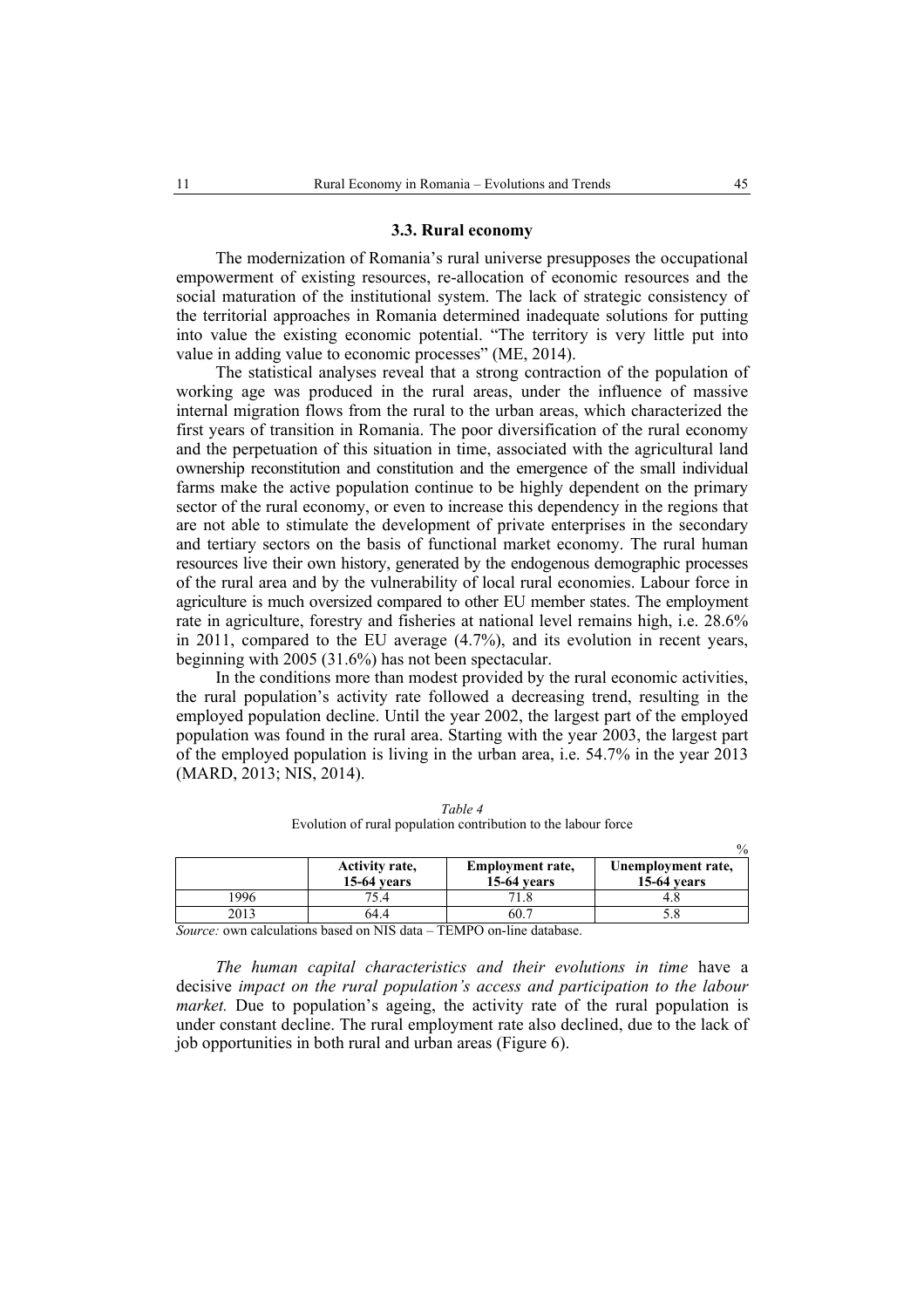

Figure 6. Evolution of rural activity and employment rates.

The age structure of the active rural population constantly deteriorated in the last decade, with significant influences on the innovating capacity of the labour recruitment pool. Thus, while the rural active population volume was down by 10% in the period 2002-2012, the number of active young persons (15-24 years) decreased by one-third in the same period. Thus, we reached the present situation in which one in three active rural persons is more than 50 years old, while this ratio is only one in five people in the urban area.

The occupational structure of the population of rural communities from Romania was and continues to be dominated by the primary sector (represented by agriculture for its most part). Although the number of persons working in agriculture decreased by one-fifth in the period 2002-2012, the share of agriculture in labour employment is above 60% in rural Romania. In general, the young people under 35 years old and the persons over 50 years old exited from the farming activity.



Figure 7. Evolution of Romanian rural employment by activity sectors and age groups.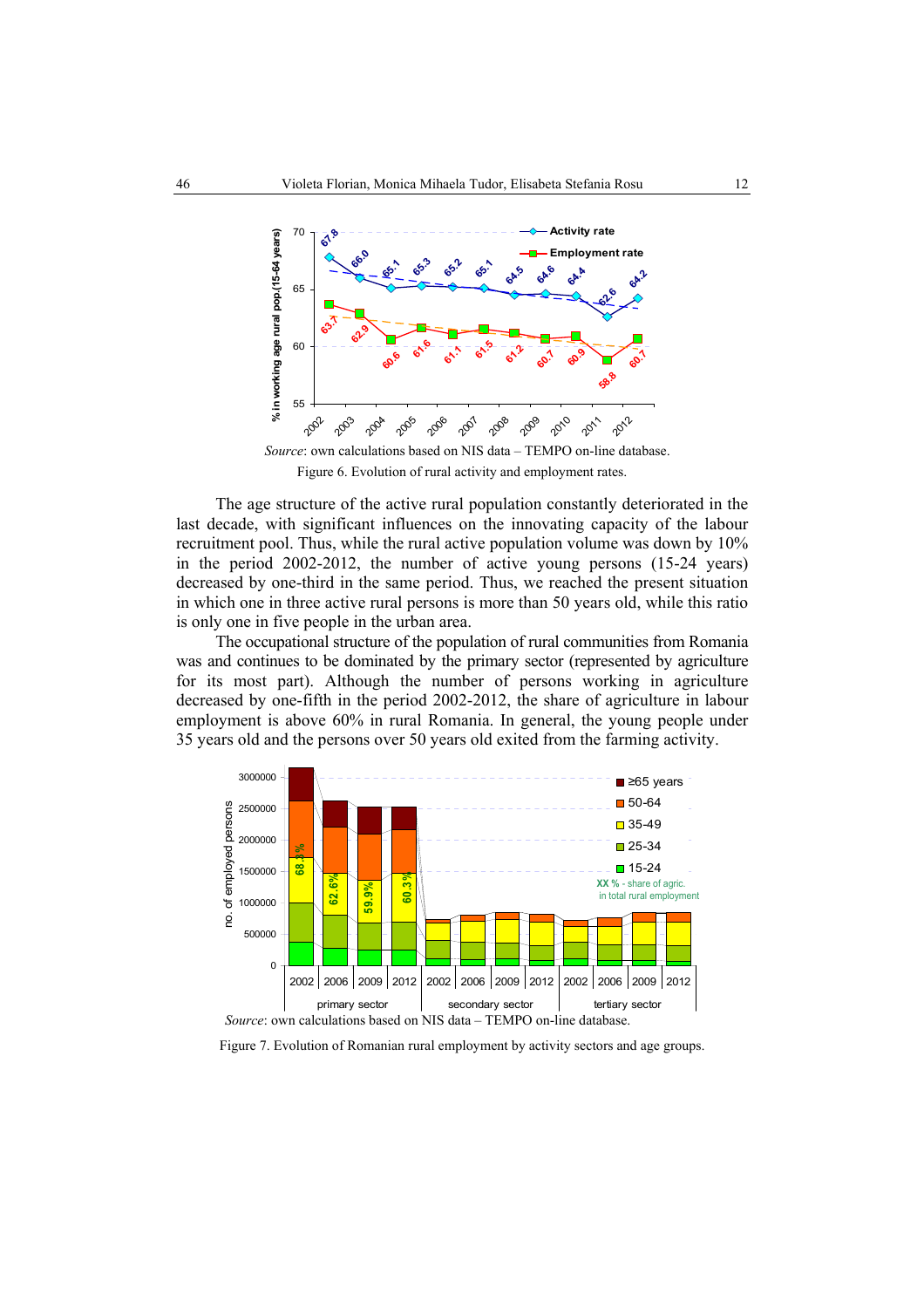The population working in agriculture is underemployed in reality in Romania. According to the data of the 2010 Agricultural Census, the average number of days effectively worked in agriculture by a person employed in this sector is 47 days/ person/year and most of them perform agricultural work on their own holding.

Across regions, significant disparities can be noticed with regard to the rural population's occupational structure, which reflect the structure of regional rural economies as well as the population's dependence on the agricultural resources.





The statistical data referring to the regional structure of the employed population by activity sectors confirm the maintenance and even increase of regional economic disparities. Thus, the rural economies of the development regions in Romania can be grouped into three categories: predominantly agricultural regions (the regions from the south and east of Romania – North-East, South-East, South, South-West); intermediary regions (categories in which the development regions inside the Carpathians ring are included, where the share of the population employed in the primary sector of the rural economy is slightly under 50%); regions with low dependence on agriculture (where employment in the primary sector has a low significance compared to the secondary and tertiary sectors) (Figure 8).

It seems that the public policies have not succeeded in ensuring territorial convergence in the Romanian rural space, and the inter-regional disparities in the economic opportunities and in education were maintained over time.

### **3.4. Quality of environmental factors across regions**

Nature is the support to society development and people's economic activity is based on the continuous natural potential flow from the environment.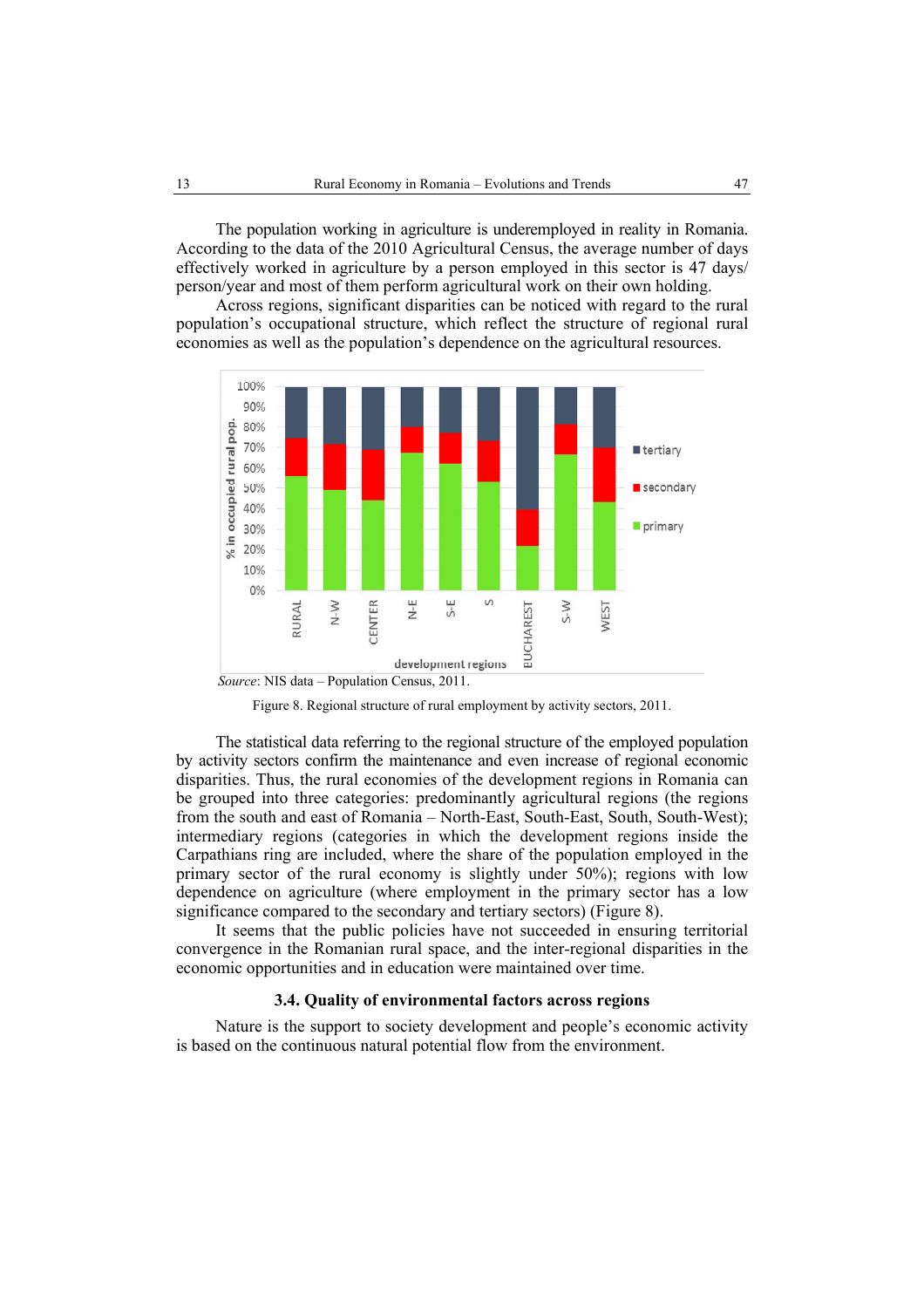The economic activities use environmental resources – air, water, soil and natural resources – and put pressure upon the natural environment. Crop production, livestock production and forestry are activities that put a significant pressure upon soil, flora and fauna, while industry, human settlements and transport can have an indirect negative impact upon these components as direct effect of emissions in the air and of water discharges.

The environmental problems initially have a local origin, but if they develop on a larger scale, they can affect large areas becoming territorial, regional or global problems.

Industry represents the economic activity that has the greatest contribution to environment pollution, by the great quantity of gaseous, liquid and solid pollutants released in the air and water.

In the year 2012, at national level there were 548 industrial units that exceeded the allowed threshold values, by 28 industrial units more than in 2011 (520 industrial units) and by 41 industrial units more than in 2010 (507 industrial units).

| Development regions | <b>Number of industrial units</b> |
|---------------------|-----------------------------------|
| North-West          | 57                                |
| Center              | 83                                |
| North-East          | 83                                |
| South-East          | 66                                |
| South               | 109                               |
| Bucharest - Ilfov   | 25                                |
| South-West          | 30                                |
| West                | 95                                |
| Total               | 548                               |

|                                                                                         | Table 5 |  |
|-----------------------------------------------------------------------------------------|---------|--|
| The distribution of industrial units that exceeded the European limits by regions, 2012 |         |  |

*Source:* National Environment Protection Agency, *National Environment Report*, 2013.

Most industrial units that exceeded the allowed threshold values were located in the development regions South and West. By contrast, the fewest industrial units that exceeded the allowed thresholds were located in Bucharest-Ilfov and in South-West.

Industrial activities play an important role in economic welfare and job creation and they still have a significant impact on the environment.

Transport activity pressures on the environment are represented by air pollution, as a result of emissions from combustion processes in internal combustion engines and noise and vibration – the major crossroads, along roads, near railway hubs and airports.

Agriculture with the intensive stock raising is represented by poultry or pig farms generating a great quantity of pollutants, which mainly affect the air quality and consequently water and soil.

*The industrial, transport and agricultural activities all contribute to environment pollution. The intensive development of these sectors increased the pollution level in a period when environment protection was not considered a priority.*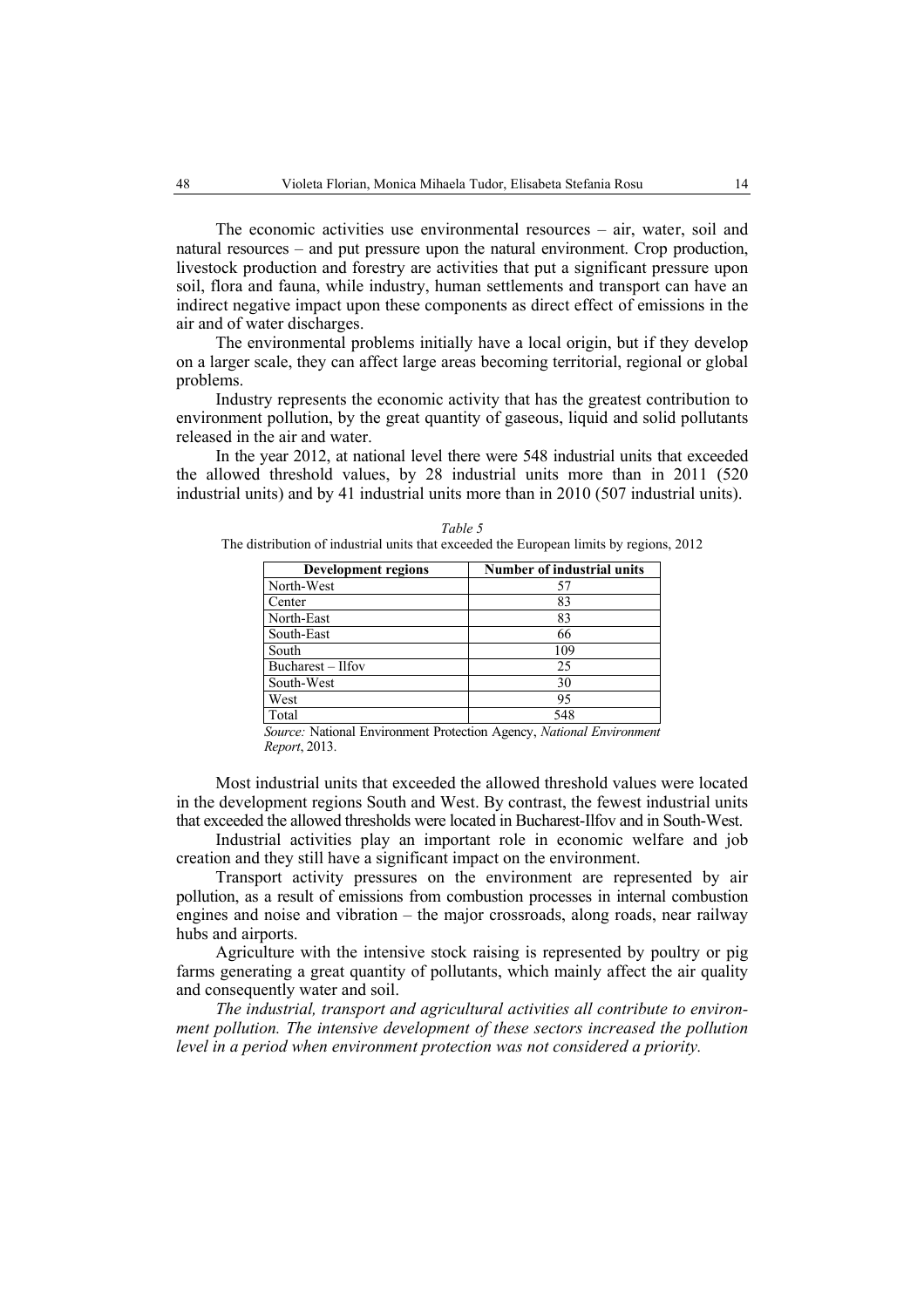Water is a vulnerable and limited natural resource, an indispensable element for life and society.

In Romania, the surface waters are the major source for meeting the human needs, including drinking water. Water quality is influenced by natural and anthropogenic factors.

Water pollution is a process of physical, chemical or biological deterioration of water quality during the human activities, and as a result water becomes improper for use.

Chemical pollution resulting from the discharge into waters of the chemical compounds such as nitrates, phosphates and other substances used in agriculture, of some residues from the metallurgic, chemical, wood, pulp, foundries industries.

Nitrates can result from waters, from natural sources, and mainly from anthropic sources, such as human dejections, industrial and agricultural discharges (fertilizers and animal dejections). Water pollution by nitrates has become a major problem in recent years. This is mainly manifested in the areas where farming under intensive system is practiced and where nitrogen fertilizers are frequently applied.



#### **development regions**

*Source:* own calculations based on NIS data, National Environment Protection Agency, National Environment Report.

> Figure 9. The distribution of settlements established in areas vulnerable to nitrate pollution, by regions.

Nationwide, there are 1963 settlements established in areas vulnerable to nitrate pollution<sup>5</sup>, which represented 61.7% of the total settlements of the country distributed in the 8 development regions.

 $<sup>5</sup>$  The vulnerable areas to nitrate pollution were established on the basis of the natural soil,</sup> land, weather and hydro-geological conditions referring to the transfer of nitrates to the ground and surface water layers and on the basis of nitrogen balance (nitrogen produced by animal dejections – nitrogen extracted by crops) at the level of administrative units corresponding to the basic units from the European Nomenclature of administrative units (NUTS5): communes, towns (except for municipalities that are county capital cities).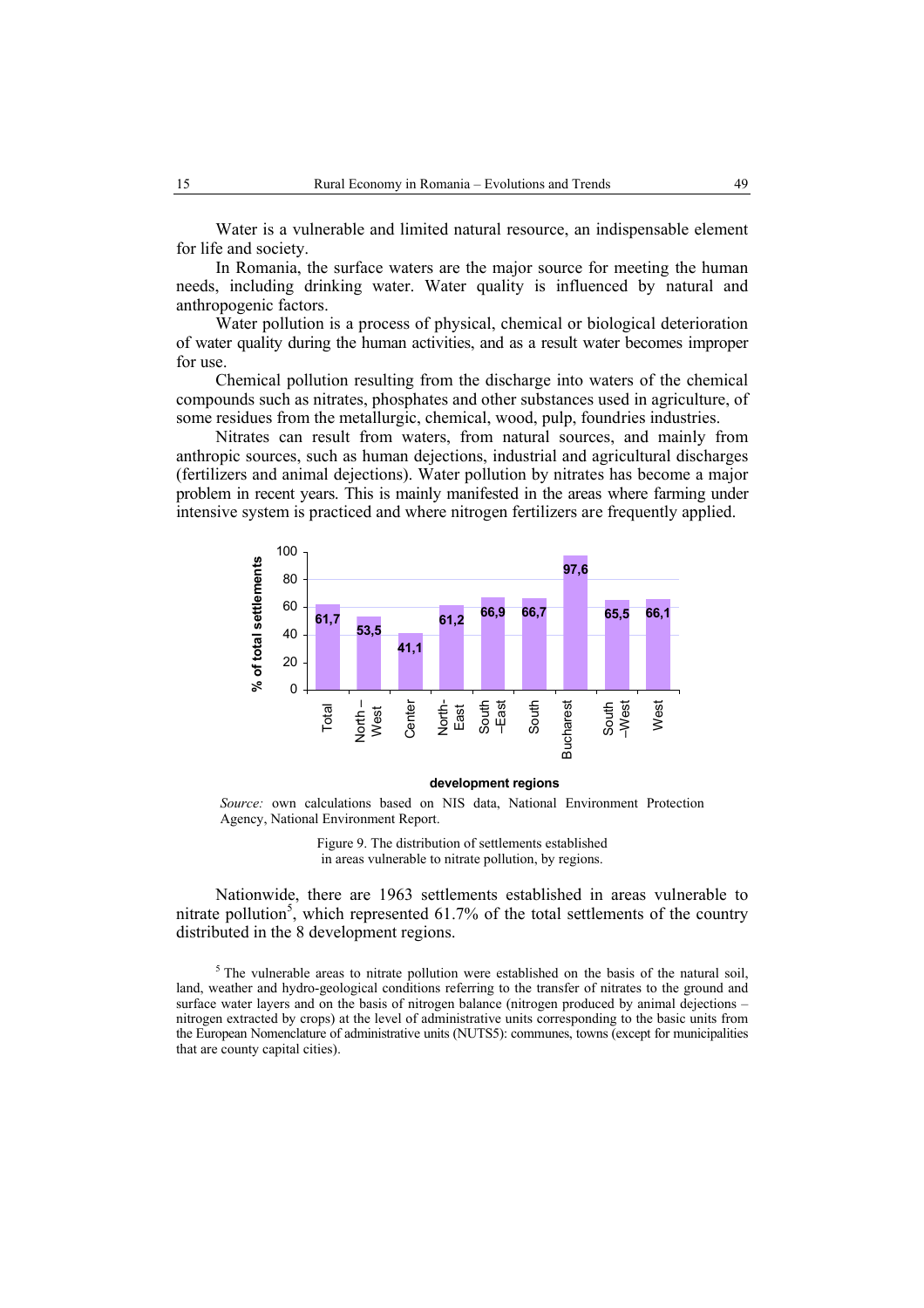In 5 development regions of Romania, the percentage of localities established as vulnerable areas to nitrate pollution is higher than the national average (see figure above). This situation can be explained by the fact that in these regions the relief, weather and soil conditions are favourable to crop cultivation and livestock raising under intensive system and there is a higher concentration of industrial activities.

In the development region Bucharest-Ilfov the percentage of localities established as vulnerable areas to nitrate pollution gets closer to 100%, mainly due to the high regional urbanization and industrialization level. In this region pollution comes both from agricultural and non-agricultural (mainly transport) sources.

The most important water pollution sources are the following:

– human agglomerations/localities that do not have wastewater collection systems or appropriate systems for the collection and disposal of sludge from the water treatment plants, as well as the localities that do not have proper domestic waste storage and disposal facilities;

– agri-business farms that do not have adequate manure storage/disposal facilities, localities identified as vulnerable areas to nitrate pollution from agricultural sources; units that use pesticides and do not comply with the legislation into effect;

– storage units for raw materials, finished products, auxiliary products, with improper waste storage, units that produce diffuse accidental pollution, abandoned industrial sites.

Soil quality is affected to a smaller or larger extent by one or several restrictions. Their damaging influences are reflected by the deterioration of the soil characteristics and functions, mainly in their bio-productive capacity and, what is even a more serious issue, the quality of the agricultural products and food safety are affected, with serious consequences for the quality of human life. These restrictions are determined either by natural factors (climate, form of relief, etc.) or by anthropogenic agricultural and industrial activities; in many cases, the above-mentioned factors may act together in a negative way, resulting in soil quality decrease and diminution of soil functions.

In 2012, the main restrictions on agricultural soil quality were the following:

– drought which affected about 7.1 million ha, out of which the largest part of the 3.2 million ha previously equipped with irrigation facilities;

– periodical moisture excess in soil that affected about 3.8 million ha;

– water erosion was present in different degrees on 6.3 million ha, out of which about 2.3 million are equipped with anti-erosion facilities, causing soil loss of up to 41.5 t/ha per year.

At country level, the following areas are expected to suffer from slope erosion: 6,300,000 ha by water erosion, 378,000 ha by wind erosion and 702,000 ha from landslides of various types.

Different slope erosion processes affected 3,372,916 ha, out of which 664,879 ha were extremely strong. Over 33.5% (1,129,652 ha) of the reported area was in the North-East region, while large areas affected by erosion and landslides are also found in South-East  $(20.4\% - 689,410 \text{ ha})$ , Center  $(440,745 \text{ ha})$ , West (329,238 ha) and North-West (316,809 ha).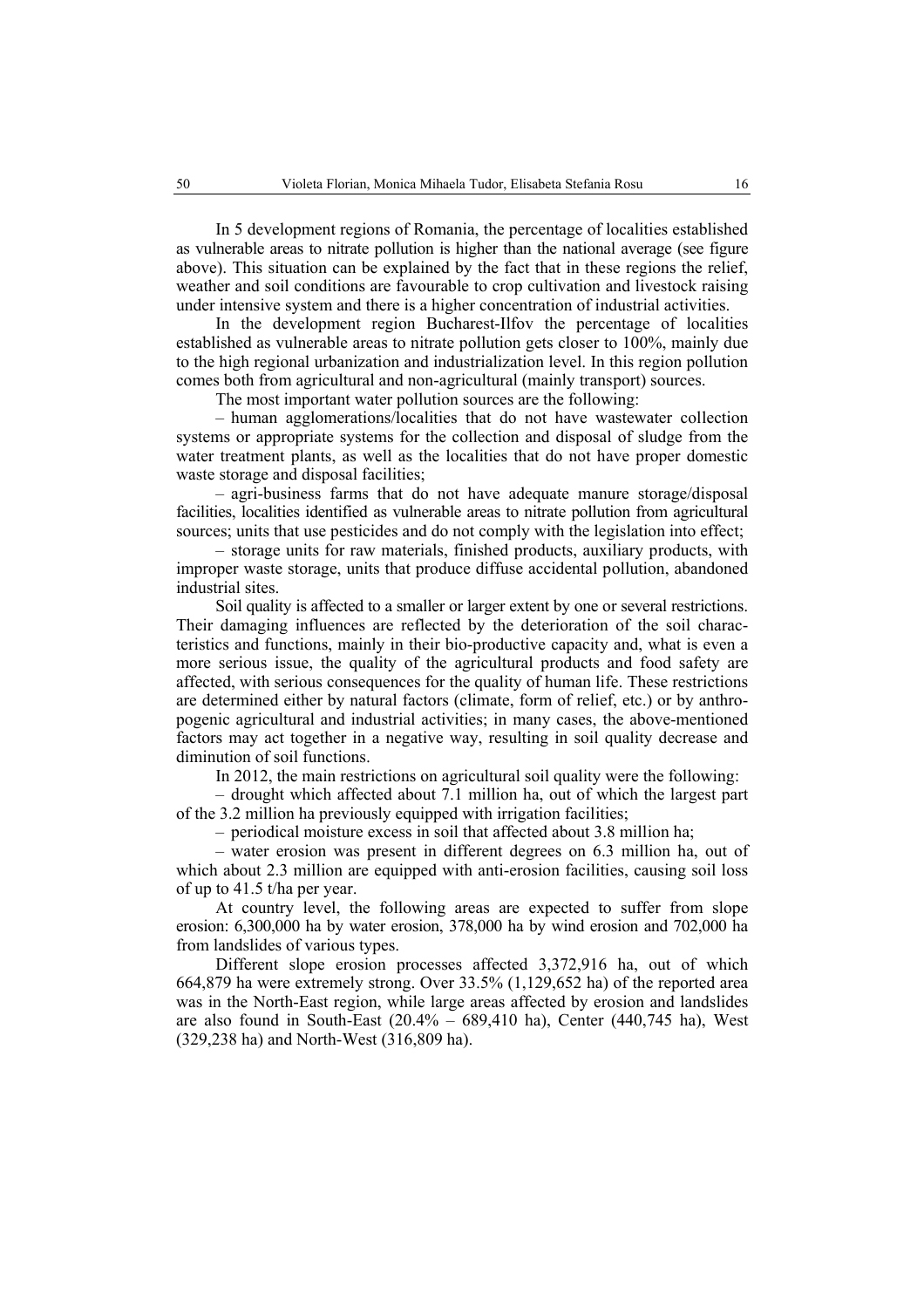Other natural and/or anthropogenic processes also affected soil quality, namely:

– primary and/or secondary consolidation, on 1,553,276 ha, out of which very strong and excessive consolidation on 214,081 ha. The largest areas are found in the regions West (32.4%), North-East (28.5%), South (14.7%) and Center (12.2%);

– the sediment caused by erosion, signalled out in 8 counties on 13,299 ha, out of which strong pollution on 4,808 ha, very strong and excessive on 2,014 ha. About 85% of the affected area is located in the region North-East (11,293 ha).

### **4. CONCLUSIONS**

The analysis of the current stage and evolutions of demography (population number, rurality level, age structure) and of rural human capital education, by regions, represents, together with the analysis of labour force characteristics, the main elements of the ex-ante analysis for the construction and implementation of a knowledge-based strategy. The main conclusions of the evolution analysis of the main characteristics defining the present rural human capital are the following:

From the *rurality level* perspective, two demographic patterns can be noticed into which the Romanian regions can be classified; these patters result from the different territorial development stages of Romania:

• lower rurality level, specific to the regions West, Center and Bucharest

• higher rurality level in the regions outside the Carpathians ring (North-East, South, South-West, South-East, North-West).

The differences in the rurality level are transposed into regional disparities in the occupational structures, the urbanization level being in direct correlation with the non-agricultural employment.

The analysis of the populations's *age structure* reveals two aspects:

• the future social structures have the tendency to get worse due to the *population's strong demographic ageing* and to the forecasted population's regeneration incapacity. In the year 2010, the number of the population aged 0-14 years exceeded the number of the population aged 65 and over only in two of the eight regions (North-East and Center). The demographic ageing significantly impacts the populations' innovating capacity in a given territory, as it is well-known that old age is associated with a relative conservatorism, a reluctant behaviour to novelty, to innovation, a lower learning capacity and a lower capacity to adopt new techniques and technologies;

• in the twenty years that passed from the 1989 revolution, under the background of birth rate decline, we experienced the reversal of ratio between the groups of active population at the beginning of their active age (15-29 years) and those at the maturity of their active life (30-44 years). Consequently, the "capacity" of the labour force from the rural areas to reproduce over generations is under continuous deterioration, with significant implications upon the rural area capacity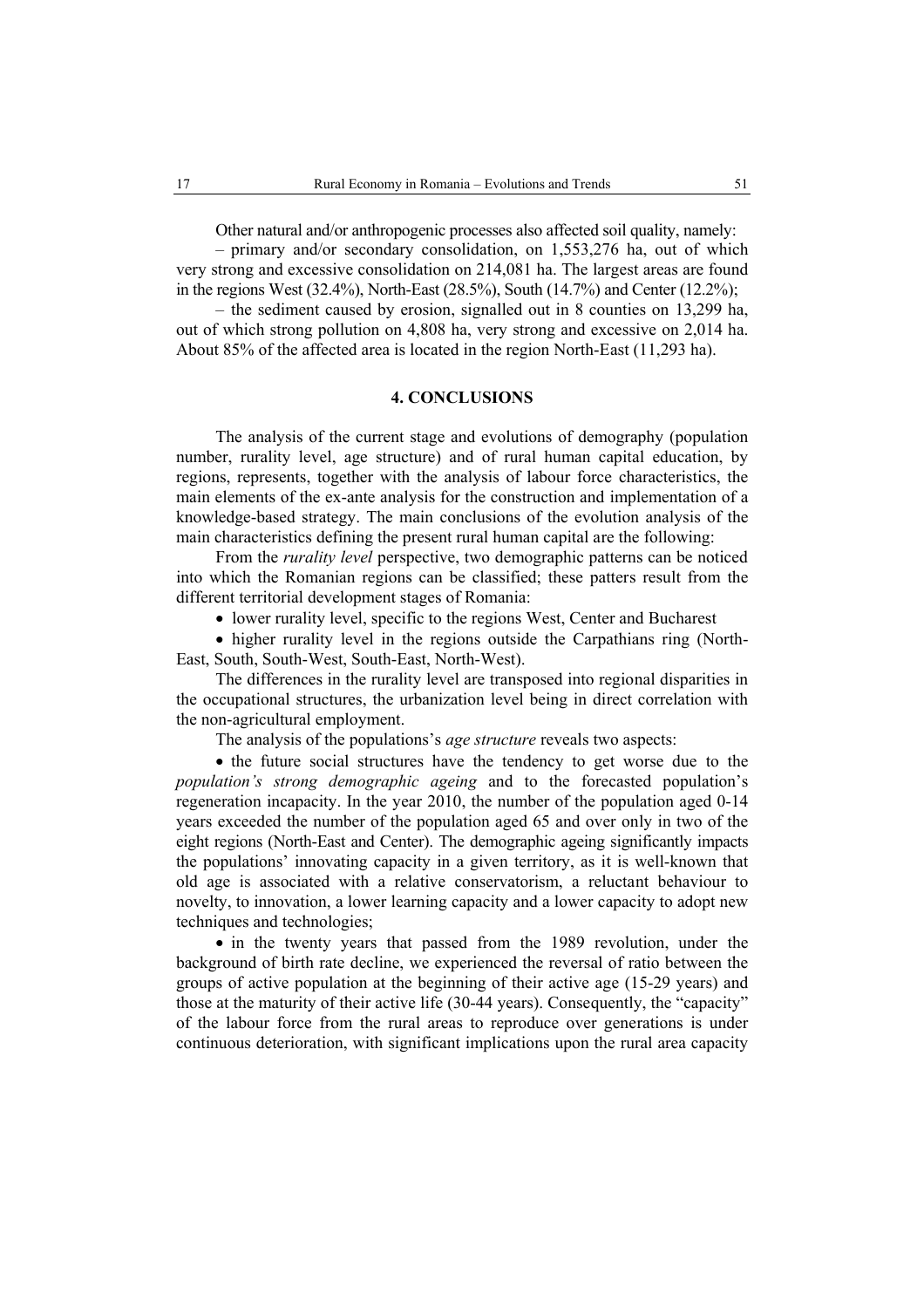to supply new labour force that is innovating, flexible and easily adaptive to the knowledge-based economy requirements, and upon the pension budget possibilities to be financially sustainable. The previously described situation is characteristic to the rural areas in all the Romanian development regions.

*The educational level* of the rural human capital is quite low and it affects the economically active population's capacity to get successfully integrated on a highly dynamic labour market that requires an increasingly high training and a high occupational mobility that can be provided only by a longer schooling period that makes it possible for individuals to accumulate a wide range of knowledge and to enlarge their knowledge base through specialization. In general, in the regions where great economic (industrial or services) units operated in the past and absorbed a significant amount of labour input, the share of rural population with medium or higher education level is higher, and the educational pattern of parents is also followed by their children, at least in part $6$ . An aggravating circumstance in this analytical context is the decrease of the young population's interest in education.

In order to reduce the potential of nitrate pollution in vulnerable areas the following measures are required:

– use of specific methods of sustainable and biological agriculture systems: crop rotation (perennial and annual vegetable crops are preferred) to improve nitrogen balance in soil, using organic waste materials generally coming from the livestock sector (solid compost is preferred), in combination with mineral fertilizers for providing crop nutrients but also to conserve soil fertility. The fertilizer rates to be applied are based on calculations of the balance in soil nutrients in order to avoid overuse, mainly in the case of nitrogen, and to reduce production costs and environment pollution;

– livestock waste storage must comply with certain rules, in order to minimize pollution, storing them outside the sensitive areas and away from water sources;

– use of irrigation techniques that do not lead to fertilizer infiltration in soil;

– soil protection against erosion

In the areas declared as vulnerable to nitrate pollution is necessary to develop programs of action to protect the waters against pollution caused by nitrates from agricultural sources, which should specify that agricultural farm management must comply with the principles of the Code on Good Agricultural Practice.

#### REFERENCES

- 1. Bourguignon, F. (2004), *The Effect of Economic Growth on Social Structures,* The World Bank, http://elsa.berkeley.edu/~chad/bourguignon.pdf.
- 2. Mihalache, F.F. (2010), *Schimbarea profilului demografic şi ocupaţional al populaţiei rurale: 1990-2009*, Calitatea vieţii, XXI, no. 1-2/2010.

<sup>6</sup> The educational level of respondents from the Rural EuroBarometer 2005 sample is positively correlated with the parents' educational level (the correlation coefficient value between the respondent's educational level and his/her mother's education is 0.457, while in father's case, this is 0.498).